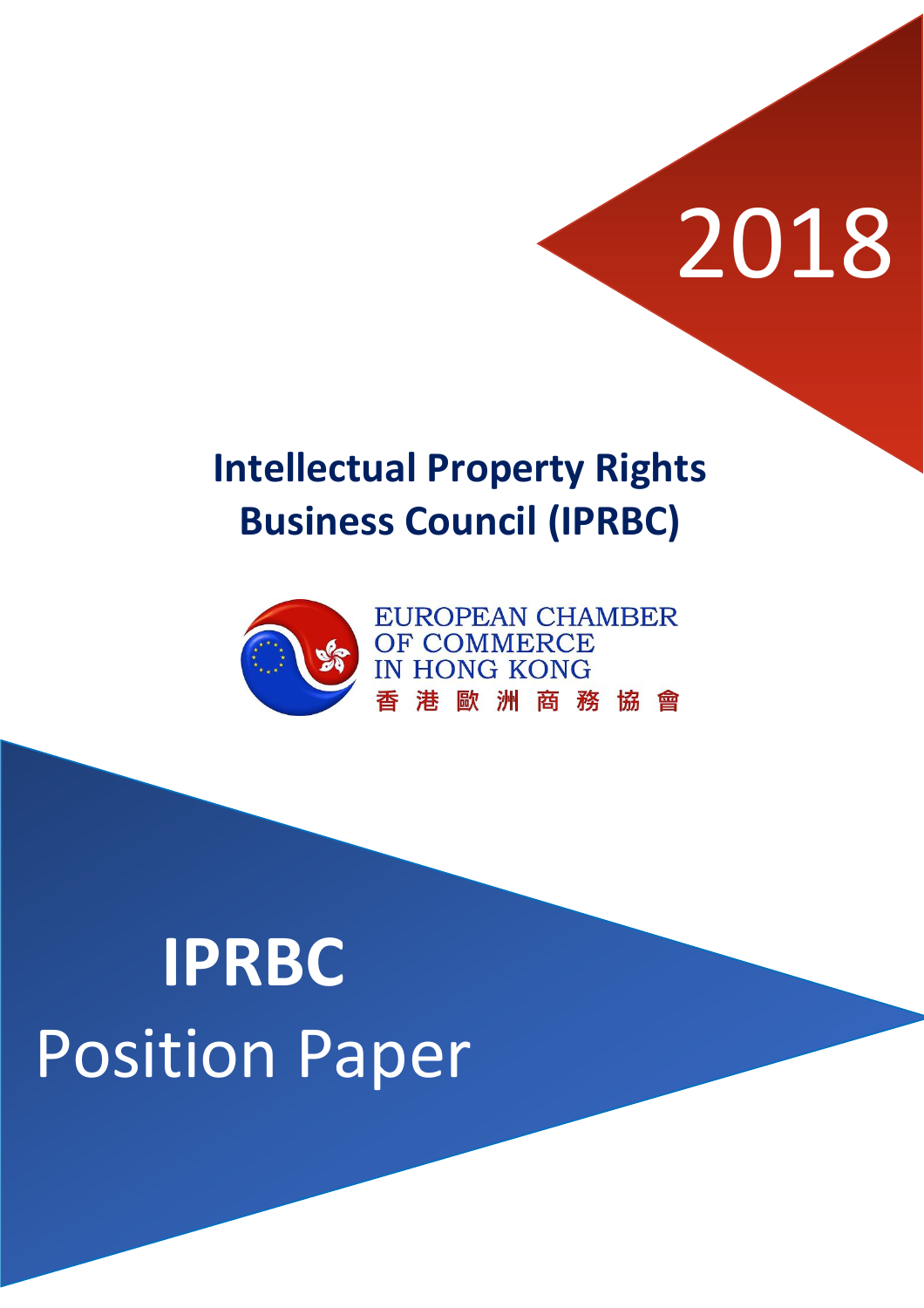#### **About the IPRBC**

The European Chamber of Commerce Intellectual Property Rights Business Council (IPRBC) has an overall competence for the whole spectrum of intellectual Property Rights (IPR). Its aim is to represent the interests of the EU industry and EU Business Associations in dealing with government departments, enforcement authorities and other organizations in the EU, Hong Kong and Macao.



1302, 13/F, 158 Queen's Road Central, Central Hong Kong (852) 9150 3217 [www.eurocham.com.hk](http://www.eurocham.com.hk/)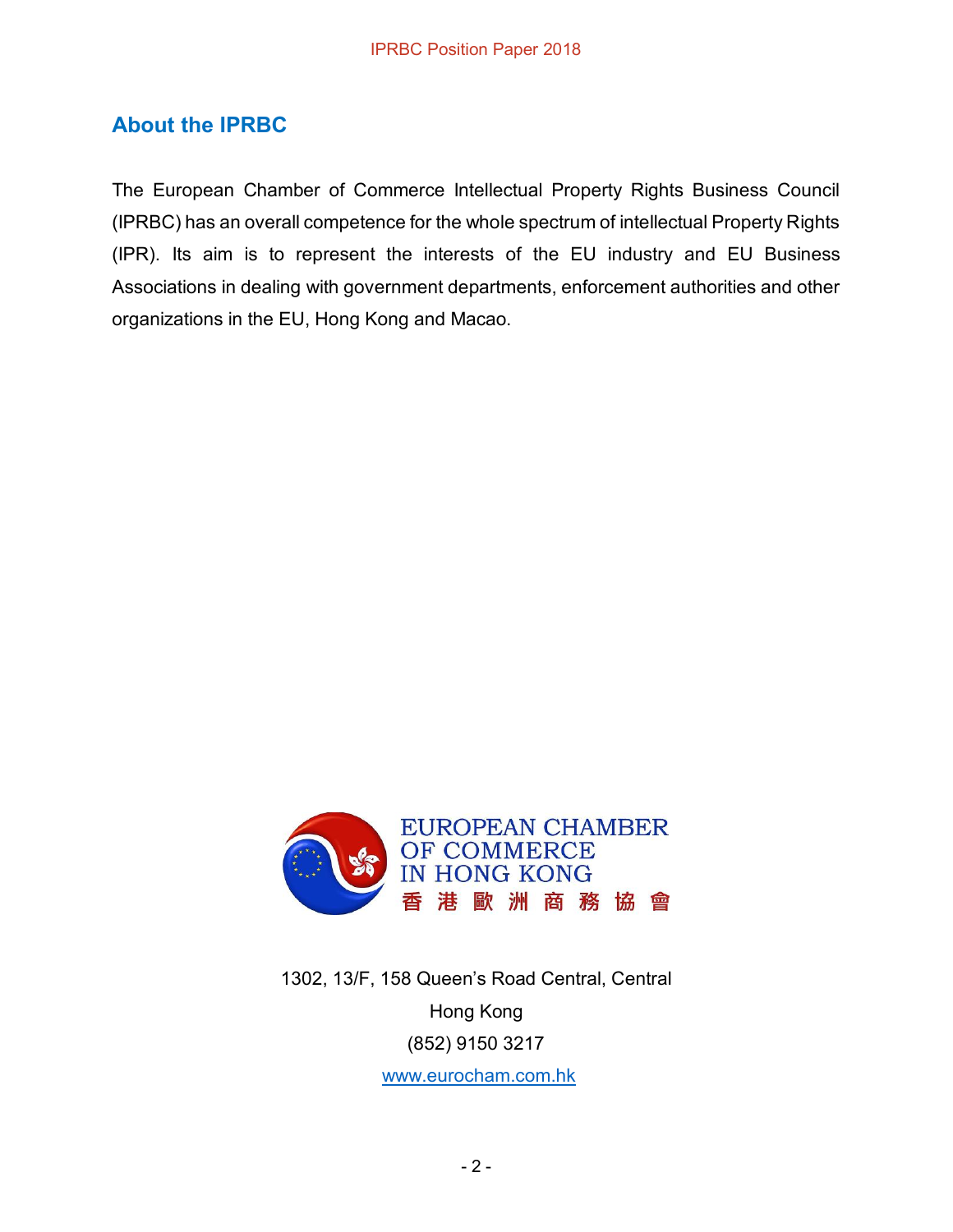#### **Table of Contents**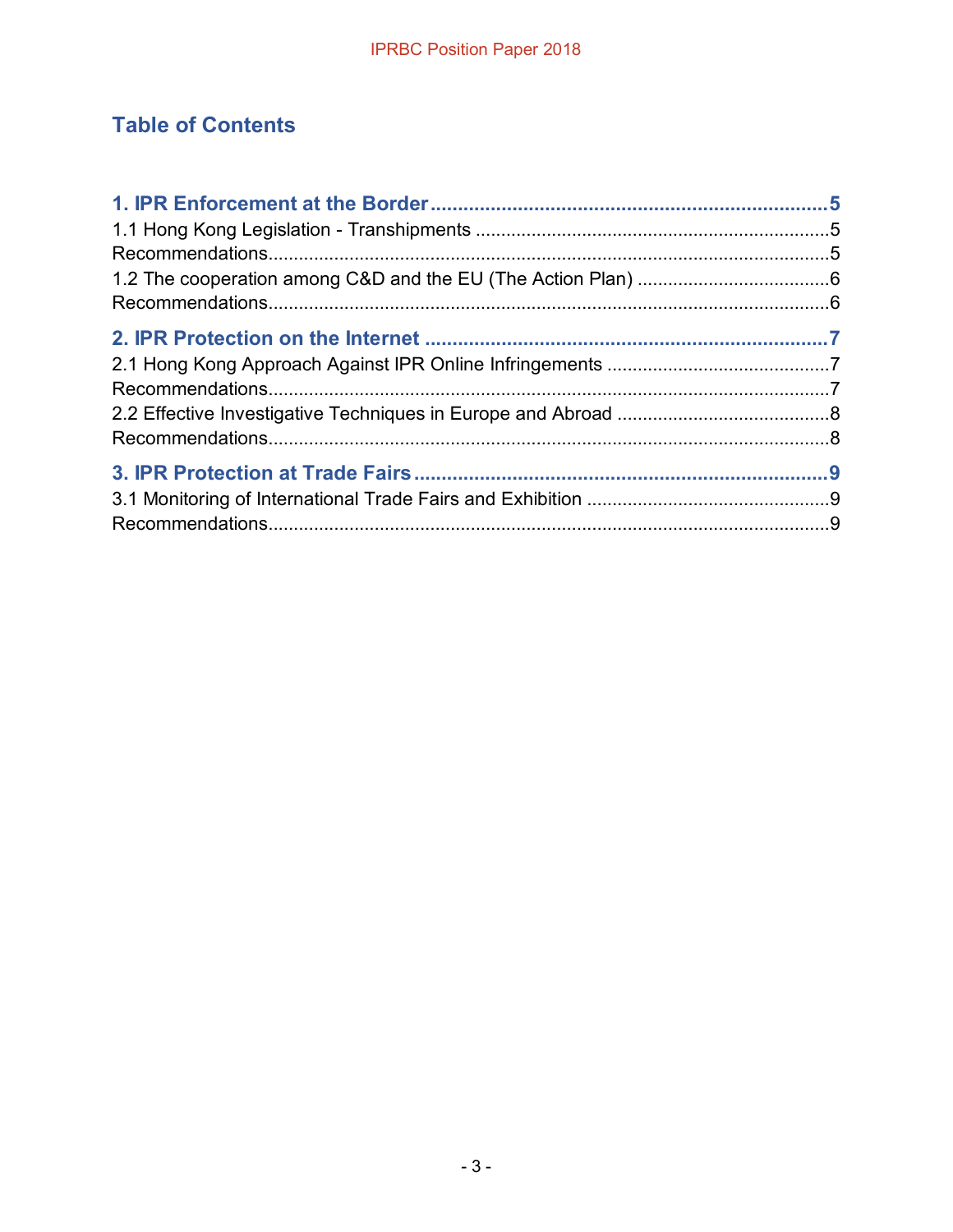#### **Abbreviations**

| <b>CCMA</b>      | Agreement on Cooperation and Mutual Administrative Assistance |
|------------------|---------------------------------------------------------------|
|                  | in Customs Matters                                            |
| C&ED             | <b>Customs and Excise Department</b>                          |
| EU               | European Union                                                |
| <b>HKIRC</b>     | Hong Kong Internet Registration Corporation Limited           |
| <b>ETSS</b>      | <b>Engineering Training Subsidy Scheme</b>                    |
| <b>Hong Kong</b> | The Hong Kong Special Administrative Region                   |
| IP               | <b>Intellectual Property</b>                                  |
| <b>IPR</b>       | Intellectual Property Rights                                  |
| <b>IPRBC</b>     | The European Chamber of Commerce Intellectual Property        |
|                  | <b>Rights Business Council</b>                                |
| <b>IPRPA</b>     | Intellectual Property Rights Protection Alliance              |
| <b>TDO</b>       | Trade Descriptions Ordinance, Cap. 362                        |
| <b>UK</b>        | United Kingdom                                                |
| <b>US</b>        | United States of America                                      |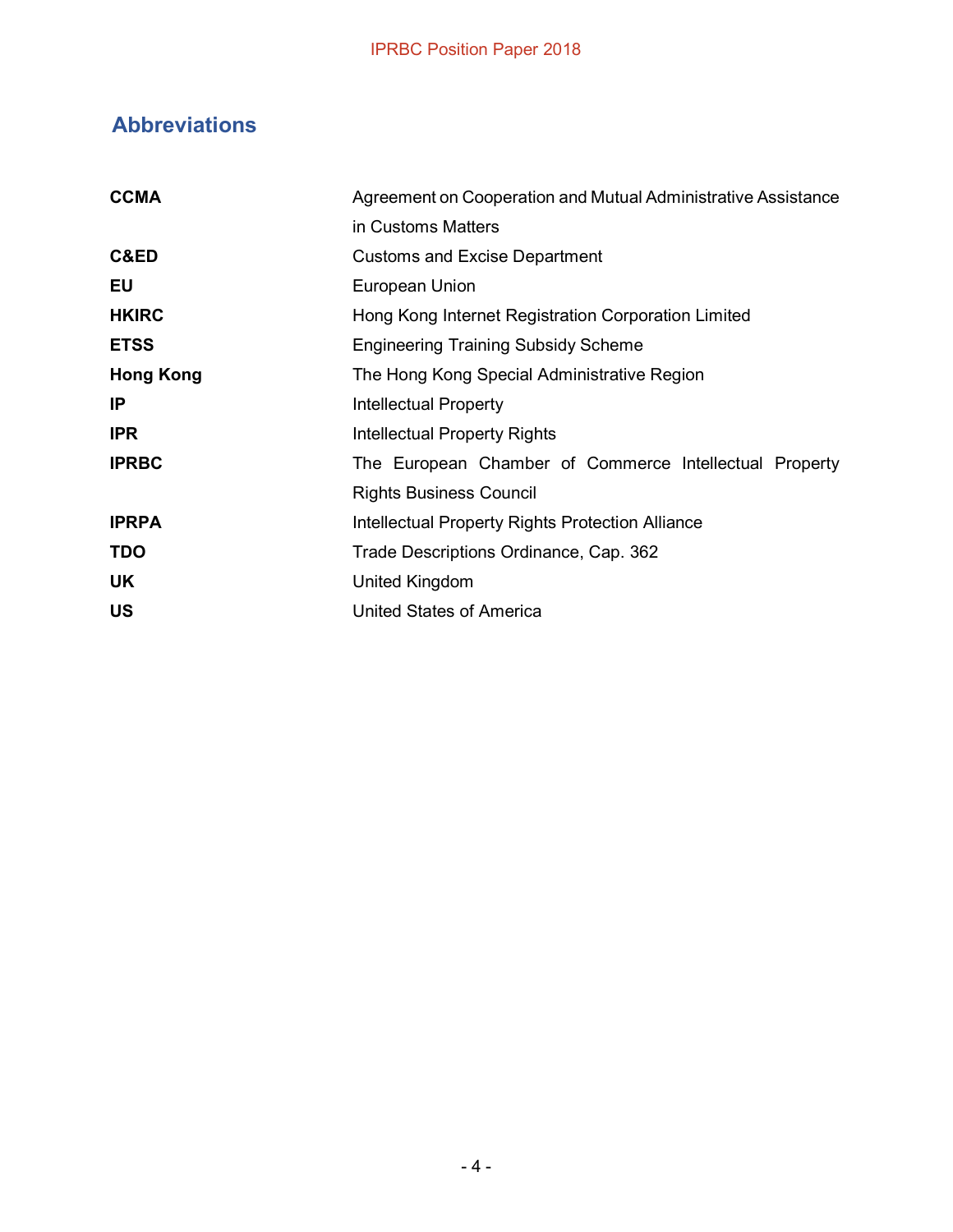#### **1. IPR Enforcement at the Border**

#### **1.1 Hong Kong Legislation - Transhipments**

The import of counterfeit and pirated goods is a market annually worth nearly half a trillion US dollars. Specifically, more than 5% of goods imported into the European Union are counterfeit and IPR-infringing goods, amounting in value to approximately EUR 85 billion.

The main producers of these products are emerging countries, with People's Republic of China occupying the top position.<sup>1</sup> However, seizures from Hong Kong contribute 26% of the European seizure caseload.<sup>2</sup> As such, defence at the border continues to be an important and effective way to prevent and reduce the circulation of counterfeits.3

The Trade Descriptions Ordinance (TDO)<sup>4</sup> confers on the Hong Kong Customs and Excise Department (C&ED) the responsibility for criminal enforcement against counterfeit goods. The TDO includes powers for the C&ED to take enforcement action against transhipped goods but does not cover goods in transit. With Hong Kong being one of the most important shipping hubs in the world, both transit or transhipment operations present opportunities to mask the origin of illicit goods.<sup>5</sup> This is why Hong Kong appears to be the second-highest ranking source for counterfeit items in both EU and US seizure data in the past few years.

- Promote cargo control systems that enable tracking of transhipped goods, in order to check the proper origin of goods and to better target those with an illicit origin.
- Increase information-sharing sessions between rights owners and enforcement authorities to identify common trends and sources.
- Increase cooperation between public and private stakeholders to address general issues and trends, share best practices and discuss concrete cases.

 <sup>1</sup> [http://www.oecd.org/industry/global-trade-in-fake-goods-worth-nearly-half-a-trillion-dollars-a-year.htm.](http://www.oecd.org/industry/global-trade-in-fake-goods-worth-nearly-half-a-trillion-dollars-a-year.htm)

<sup>2</sup> [https://www.europol.europa.eu/publications-documents/2017-situation-report-counterfeiting-and-piracy-in](https://www.europol.europa.eu/publications-documents/2017-situation-report-counterfeiting-and-piracy-in-european-union)[european-union.](https://www.europol.europa.eu/publications-documents/2017-situation-report-counterfeiting-and-piracy-in-european-union)

<sup>3</sup> [http://www.tradelawdevelopment.com/index.php/tld/article/viewFile/7%282%29%20TL%26D%20388%20%2820](http://www.tradelawdevelopment.com/index.php/tld/article/viewFile/7%282%29%20TL%26D%20388%20%282015%29/262) [15%29/262.](http://www.tradelawdevelopment.com/index.php/tld/article/viewFile/7%282%29%20TL%26D%20388%20%282015%29/262) 

<sup>4</sup> [https://www.elegislation.gov.hk/hk/cap362!en@2014-12-05T00:00:00?pmc=0&m=0&pm=1.](https://www.elegislation.gov.hk/hk/cap362!en@2014-12-05T00:00:00?pmc=0&m=0&pm=1) 

<sup>5</sup> [https://www.ip-watch.org/weblog/wp-content/uploads/2013/05/FTZ-report.pdf.](https://www.ip-watch.org/weblog/wp-content/uploads/2013/05/FTZ-report.pdf)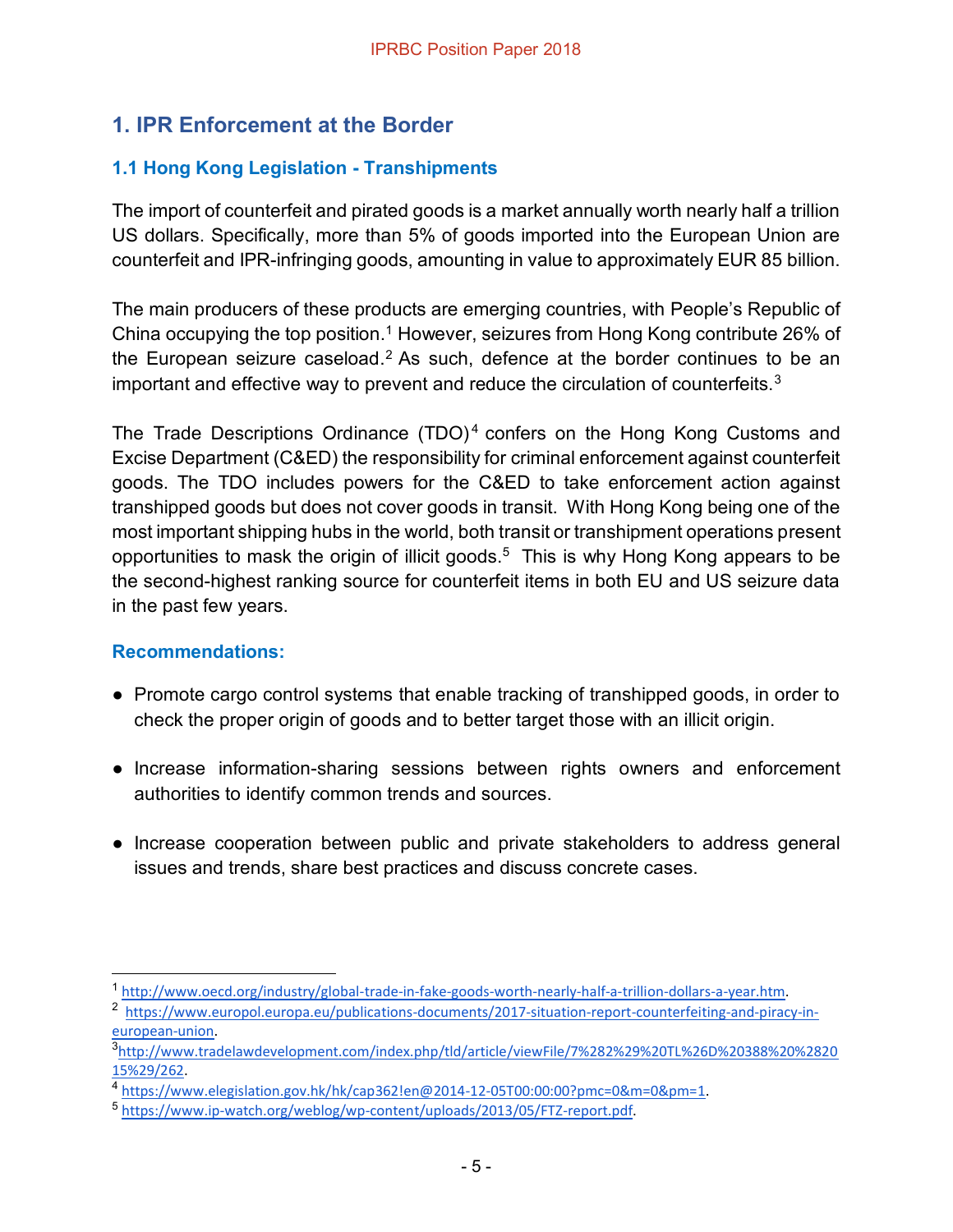#### **1.2 The cooperation among C&ED and the EU (The Action Plan)**

There is keen Customs co-operation on enforcement of intellectual property rights (IPRs) with the objective to improve targeting of shipments of IPR infringing goods destined for the European Union (EU) and to eliminate illegal IPR activities.

The first cooperation agreement between Hong Kong and the EU, the Agreement on Cooperation and Mutual Administrative Assistance in Customs Matters (CCMAA) was signed on 1 June 1999. The main objective of this agreement was to provide a legal framework to promote supply-chain security and trade facilitation.

The cooperation between Hong Kong and the EU was further fostered 16 years later with the adoption of an Action Plan between the C&ED and the EU facilitating the exchange of information and detention statistics on IPR infringing goods and the conduct of joint analysis on general risks and trends with the EU member states. However, the sharing of statistical data between the European Commission and the C&ED would take place on a voluntary basis without any binding obligation. The Action Plan has recently been reviewed and refined by both sides in July 2016.

In Europe the new regulation  $2015/2424^6$  entered into force on 23 March 2016. It expressly regulates IPR protection in a broad range of situations. It states that the proprietor of an EU registered trademark has the right to prevent third parties from bringing goods, without authorization, with a trademark identical or essentially identical with the EU trademark, into the EU; these kinds of goods would be detained by Customs officials broadly in all customs situations even if they are in transit or transhipment, warehousing, free zones or temporary storage.

- IPRBC encourages the European Union to follow Hong Kong's example, where the C&ED signed a Memorandum of Understanding with various express cargo companies on the clearance of express consignments (MOU).<sup>7</sup> In this way the European Union Customs could improve their cooperation with shipping companies on customs controls and the facilitation of trade.
- Suggest EU should introduce a new post of "IP Attaché" in Hong Kong, in order to provide a consistent point of contact for all Member State enforcement authorities with the C&ED so as to facilitate sharing of data and effective enforcement by EU and the C&ED for cross-border cases.

 <sup>6</sup> [http://www.wipo.int/wipolex/en/text.jsp?file\\_id=394959.](http://www.wipo.int/wipolex/en/text.jsp?file_id=394959)

<sup>7</sup> [http://info.hktdc.com/shippers/vol24\\_4/vol24\\_4\\_airfr02.htm.](http://info.hktdc.com/shippers/vol24_4/vol24_4_airfr02.htm)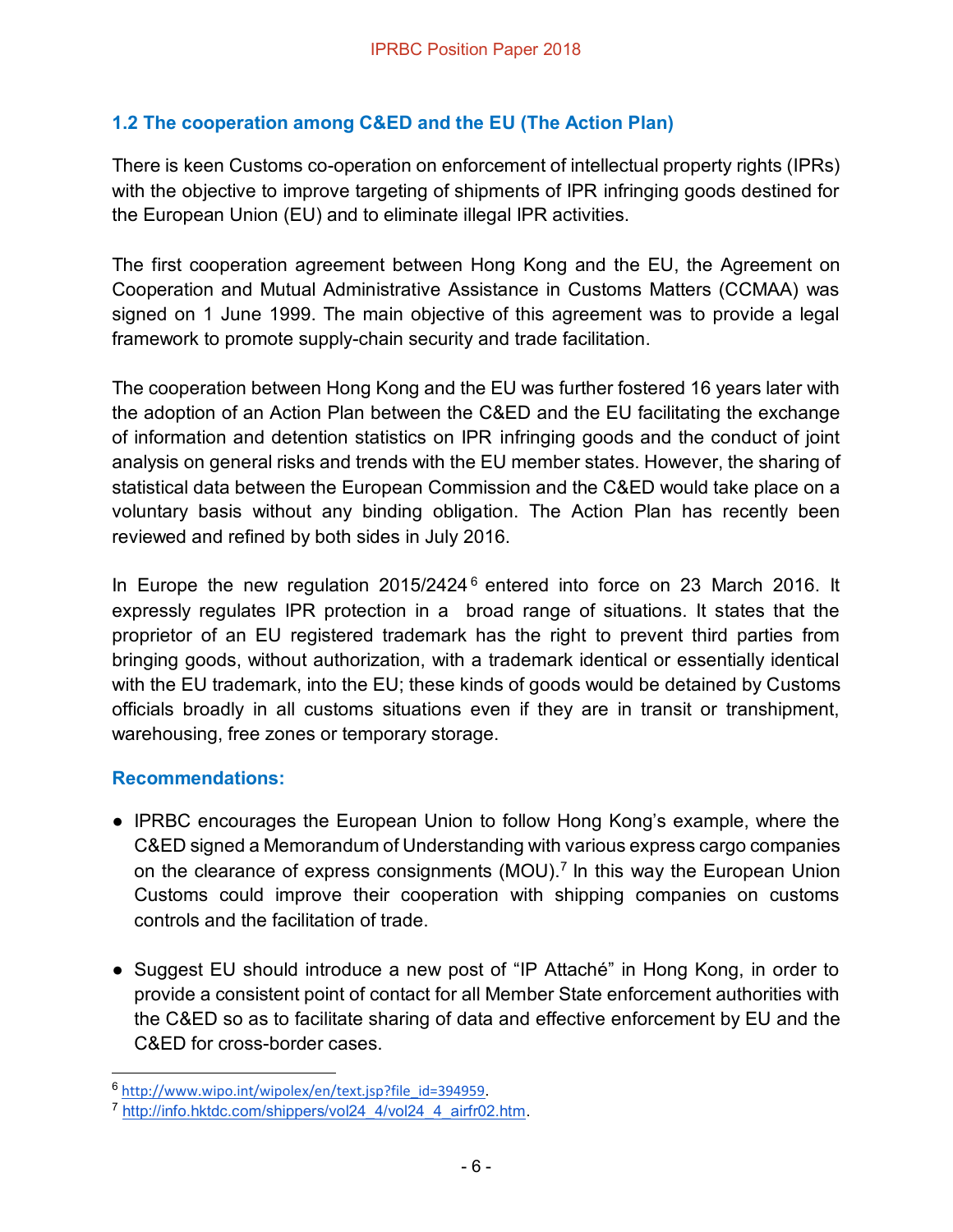#### **2. IPR Protection on the Internet**

#### **2.1 Hong Kong Approach Against Online IPR Infringements**

Hong Kong's online customers face a greater risk of unknowingly buying counterfeit goods than high-street retail customers. The fight against the sale of counterfeit goods online is an increasingly serious issue in Hong Kong and worldwide and should be made a key priority on the HK Government's agenda. In this regard, the C&ED has worked closely with the IPR industry through the Intellectual Property Rights Protection Alliance (IPRPA) to tackle this problem. $8<sup>8</sup>$ 

Another alarming phenomenon is the rise in sales of counterfeit products online by teenagers, using social media platforms as vehicles for these kinds of activities. In order to address this issue, the C&ED established the Youth Ambassador Against Internet Piracy Scheme, with the purpose of creating a strong alliance with the objective of fighting of illegal file-sharing activities by using BitTorrent (BT) software on the internet.9

In 2015 the C&ED and the University of Hong Kong developed a programme targeting counterfeiting activities on social media. This programme is called "SocNet System", and it is designed to detect and manage crime migration in different internet networks, including social media platforms.

Another initiative to track down these unsafe websites and to combat the improper use of the .hk domain name is the Hong Kong Internet Registration Corporation Limited (HKIRC). It is a non-profit distributing organisation that is committed to serve the internet community of Hong Kong. Its objectives are to promote Hong Kong as an international centre for e-commerce and the development of the administration of Internet domain names in Hong Kong.10

- Enhance the effectiveness of SocNet, increasing its monitoring capacity of social media accounts.
- Improve cyber investigation and employment of new technologies.
- Intensify IPR awareness campaigns, especially towards youngsters on the internet.

<sup>8&</sup>lt;br>Attp://www.customs.gov.hk/en/enforcement/ipr\_protection/partnership/index.html

<sup>9</sup> [https://www.iprpa.org/eng/anti\\_campaign.php.](https://www.iprpa.org/eng/anti_campaign.php)

<sup>10</sup> [https://www.hkirc.hk/content.jsp?id=43.](https://www.hkirc.hk/content.jsp?id=43)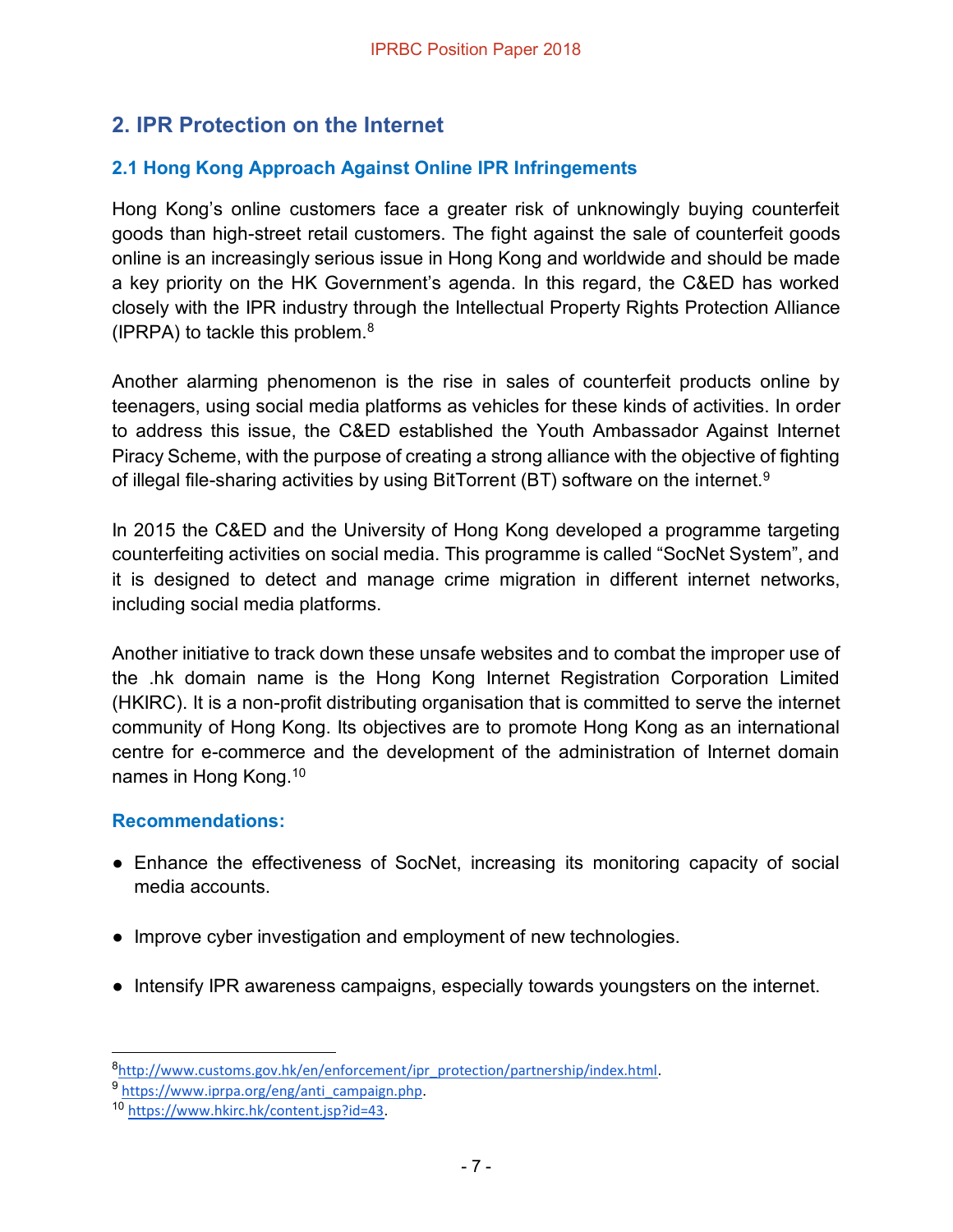• Design a novel and ambitious public awareness strategy, frankly addressing the impact of counterfeiting (e.g. funding of terrorist and criminal organizations, catastrophic consequences on sustainability and social responsibility) and focusing more on mainstream communication channels (i.e. social media).

#### **2.2 Effective investigative Techniques in Europe and Abroad**

For better enforcement of intellectual property rights online, the new trend of the digital world, which is conferring an increased role for intermediaries, should be taken into account. Internet intermediaries, according to the OECD definition, "bring together or facilitate transactions between third parties on the Internet. They give access to, host, transmit and index content, products and services offered by third parties on the Internet or provide Internet-based services to third parties".<sup>11</sup> Among the practices which can better guarantee the enforcement of intellectual property rights enforcement online, it is important to take into account the increasing role and liability of intermediaries.

In general, internet intermediaries may have different and potentially competing simultaneous roles, as intermediaries, end-users and content/service providers. Over the last few years, there has been a significant shift in the role of intermediaries in the Internet environment. Originally these intermediaries behaved in a passive way with regard to copyright-infringing activities on their networks, or cases in which the content was hosted or transmitted without the consent of its copyright owner. However, increasingly, internet intermediaries have taken a more active role in relation to the content and service they provide. This development should therefore raise the liability of intermediaries and more regulation should be imposed on them to ensure they help protect intellectual property rights.

- Raise awareness about the role that intermediaries play and their responsibility.
- Support a new system of controls which can prevent the IPR infringement on internet, such as "Network Monitoring". <sup>12</sup> For example, new software have been created recently, and they would allow businesses to scan network machines, employees email accounts and personal computers. This type of technology has to be balanced with the right of employees to privacy.

 <sup>11</sup> [https://www.oecd.org/internet/ieconomy/44949023.pdf.](https://www.oecd.org/internet/ieconomy/44949023.pdf)

<sup>12</sup> [http://ubiquity.acm.org/article.cfm?id=1008537.](http://ubiquity.acm.org/article.cfm?id=1008537)